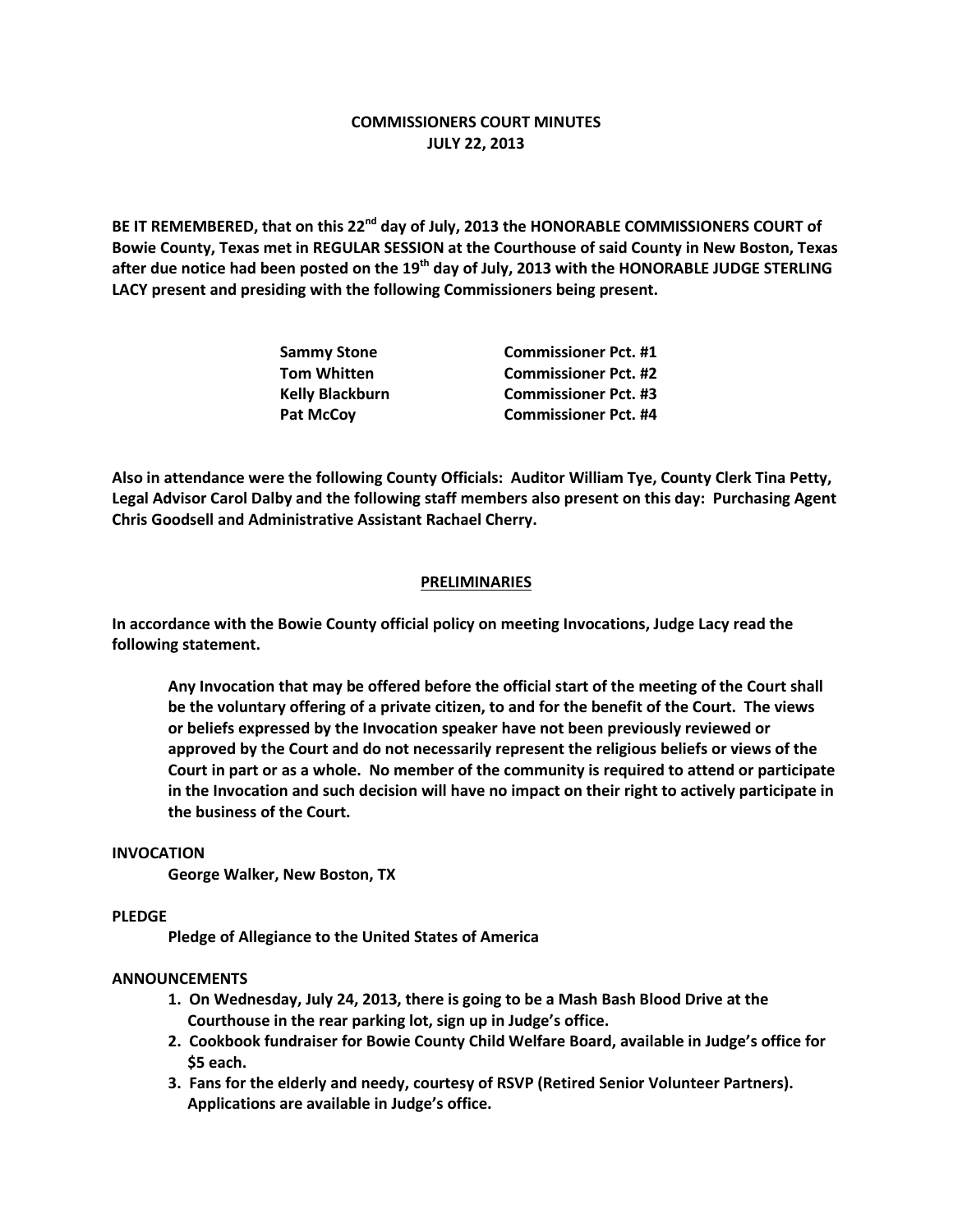**4. Judge Lacy thanked everyone for prayers regarding his son and also Commissioner Pat McCoy, who presided over the last Court session two weeks ago.**

## **REGULAR AGENDA ITEMS**

**Court convened at 10:01 A.M. when the following ORDERS, JUDGMENTS and DECREES were had and ORDERED spread upon the minutes of the Court to-wit.**

- **Item 1: Public Comments were made by Jasmine Crockett, Texarkana, TX.**
- **Item 2: There was no Commissioners Court response to Public Comments.**
- **Item 3: On this 22nd day of July, 2013, a motion was made by Judge Lacy and duly second by Commissioner Pat McCoy to bring back to the table re: Bowie County's Procedure (past, present and future) for adding new employee positions by department heads. Motion was put to a vote and all voted aye and none opposed. Motion carried.**
- **Item 4: On this 22nd day of July, 2013, there was no action taken on this item regarding Bowie County's Procedure (past, present and future) for adding new employee positions by department heads.**
- **Item 5: On this 22nd day of July, 2013, a motion was made by Judge Lacy, but died for a lack of a second, to accept the Original Order to correct improperly created job (employee) positions in Bowie County. A motion was made by Commissioner Pat McCoy and duly second by Commissioner Sammy Stone to approve the Amended Order setting procedures for authorizing existing employee positions . Commissioner Sammy Stone-yes; Commissioner Pat McCoy-yes; Judge Lacy-yes; Commissioner Tom Whitten-yes; and Commissioner Kelly Blackburn-yes.**

**Motion was put to a vote and all voted aye and none opposed. Motion carried.**

- **Item 6: On this 22nd day of July, 2013, a motion was made by Judge Lacy and duly second by Commissioner Tom Whitten to approve a Proclamation proclaiming August 11, 2013 as "Spirit of '45 Day" Motion was put to a vote and all voted aye and none opposed. Motion carried.**
- **Item 7: On this 22nd day of July, 2013, a motion was made by Sammy Stone and duly second by Commissioner Pat McCoy to bring back to table road material bids. Motion was put to a vote and all voted aye and none opposed. Motion carried.**
- **Item 8: On this 22nd day of July, 2013, a motion was made by Commissioner Pat McCoy and duly second by Commissioner Sammy Stone to accept the lower bids on the road materials, all Pcts., and that we accept the next lower bid as a secondary source. Motion was put to a vote and all voted aye and none opposed.**